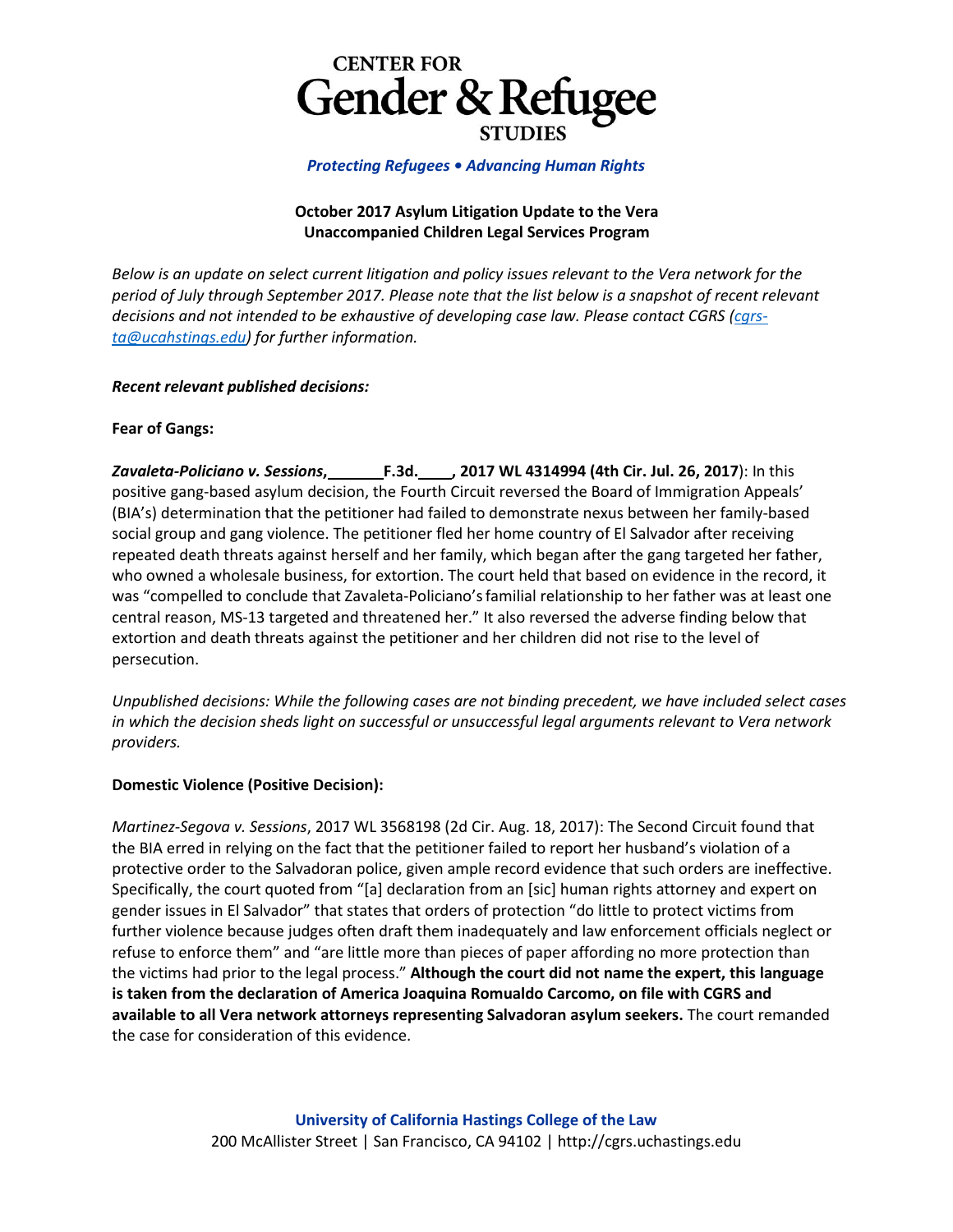### **Fear of Gangs (Positive Decision):**

*Aguilar v. U.S. Att'y Gen.*, 2017 WL 3500058 (3d Cir. Aug. 16, 2017): The Third Circuit found that the petitioner had demonstrated that increased extortion payments and threats he received from Mara Salvatrucha (MS) members in El Salvador were motivated at least in part by his anti- MS statements and not solely by the gang's "pecuniary interest or personal animus." Although the petitioner was initially targeted by MS as a business owner, he testified that extortion payments and threats increased after he told neighboring business owners that MS members are "parasites of the society" that "should be exterminated" and spoke in favor of the vigilante group Sombra Negra. In agreeing with the petitioner's mixed motive persecution theory, the court highlighted "the immediacy with which the gang increased its demands coupled with its stated reason for the increase" (i.e., "we heard that you talked badly about us"). Notably, the court stated that it would be unreasonable to require the petitioner "to show that the MS members were motivated by his membership in the particular social group of persons who have spoken out publicly against the MS and who have expressed favor for vigilante organizations, rather than personal animus because of those statements," because "[t]here is no clear delineation between these two motives, and there is no additional evidence that we can conceive of that would allow [the petitioner] to hammer down the gang members' precise motivations, short of their testimony." The court remanded to the BIA to more fully review whether petitioner's statements constitute a political opinion and whether his proposed particular social groups (PSGs)— "persons who have spoken out publicly against the MS" and "persons who have expressed favor for vigilante organizations"—are cognizable.

### **Fear of Gangs (Negative Decisions):**

*Morquecho-Saico v. Sessions*, 2017 WL 3614438 (2d Cir. Aug. 23, 2017): The court affirmed the Immigration Court and BIA's denial of asylum, withholding of removal, and Convention Against Torture (CAT) protection to an Ecuadorian man fleeing gang violence. The court rejected the petitioner's proposed PSG of "young Ecuadorian men who resist recruitment efforts by criminal gang members," noting lack of evidence of how such individuals are treated compared to the rest of the Ecuadorian society and that they are viewed as a distinct group in Ecuadorian society. With respect to CAT protection, the court noted that the petitioner had not received any threats after discarding his cell phone, he never saw the gang members who threatened him again, and his parents remained unharmed in Ecuador.

*Figueroa-Villeda v. Sessions*, 2017 WL 3616377 (5th Cir. Aug. 22, 2017): In this case the Fifth Circuit affirmed the Immigration Court and BIA's denial of asylum, withholding of removal, and CAT protection to a Honduran woman who feared sexual and physical violence or murder by gang members. The court rejected the petitioner's proposed PSG of "unattended young females who do not have a strong male presence" as lacking social distinction and particularity. With respect to CAT protection, the court concluded that "the Honduran government has taken steps to combat gang violence and sexual exploitation," and although those steps may be "imperfect," it would not acquiesce to harm by gang members.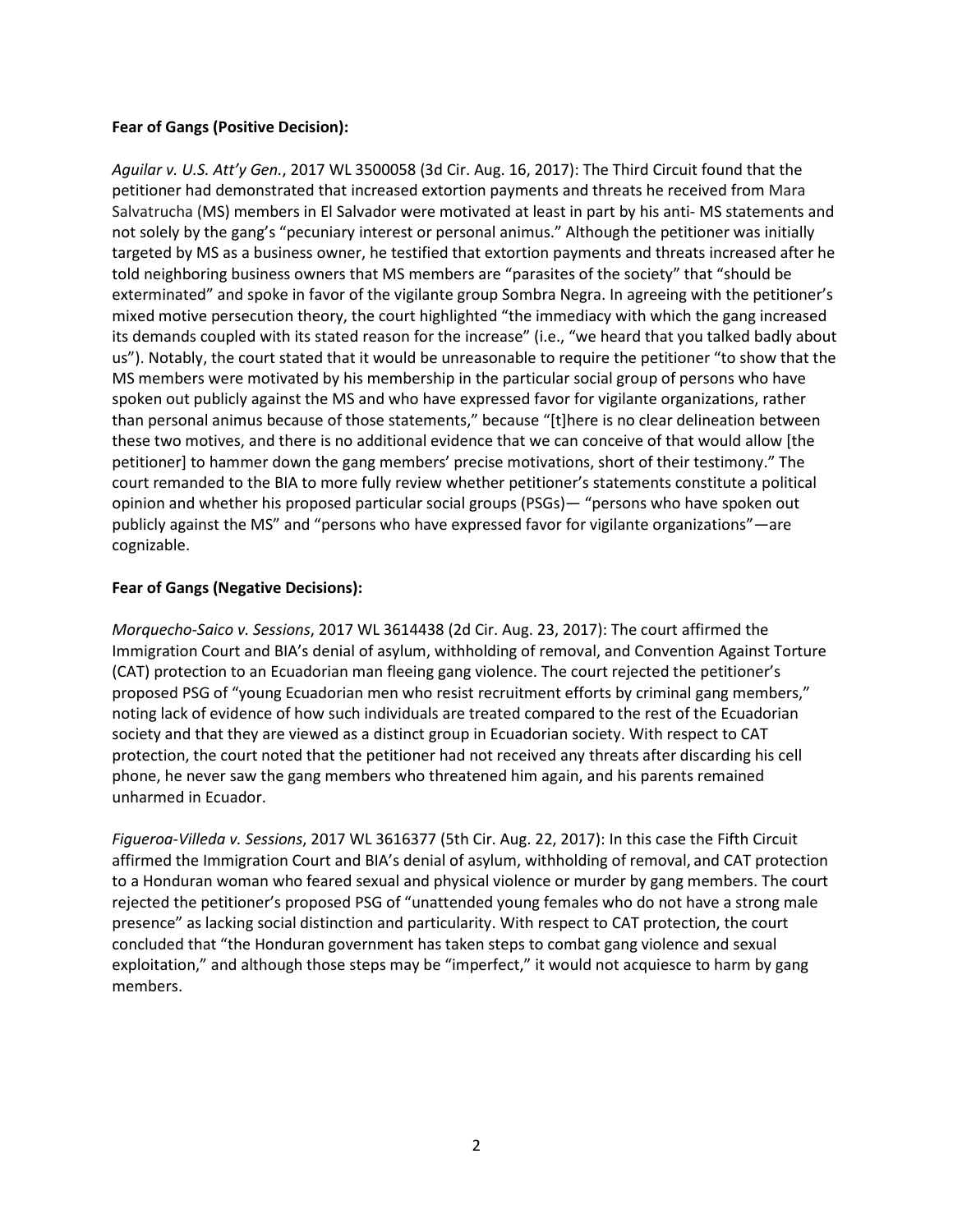*Chacon v. Sessions*, 2017 WL 3498617 (2d Cir. Aug. 16, 2017): The Second Circuit in this case affirmed the Immigration Court and BIA's denial of asylum and withholding of removal to a Guatemalan man fleeing gang violence. The petitioner argued that he belonged to a PSG of "the families of government workers, specifically bus drivers." The court affirmed the BIA's rejection of nexus to a protected ground because the gang members who attacked the petitioner did not mention his family or his father's work as a bus driver. The court also affirmed the BIA's rejection of the PSG itself because petitioner's only evidence regarding the group was a single newspaper article about an attempt to kill a bus driver and his mother's testimony that his father received a threatening phone call many years ago and subsequently disappeared and that his father's colleague was found dismembered.

## **Family Based Claim (Negative Decision):**

*Acosta v. U.S. Att'y Gen.*, 2017 WL 3616415 (11th Cir. Aug. 23, 2017): The Eleventh Circuit affirmed the Immigration Court and BIA's denial of asylum and withholding of removal to a Honduran man whose family members had been threatened, harmed, and/or killed by a man who was seeking ownership and control of the petitioner's uncle's land. The court held that although "the targets of this private dispute happen to be members of a family that could qualify as a particular social group," there was no nexus between the harm and membership in the family. Specifically, the court noted lack of evidence that the persecutor "was motivated by any *animus* toward the [petitioner's] family independent of his personal feud over the land" and that the violence might have stopped had the petitioner's uncle sold the land to him (emphasis added).

*While the following cases may not be directly applicable to unaccompanied children's asylum claims, they may be informative to Vera network providers.*

## **Reinstatement of Removal:**

*Mejia v. Sessions,* **866 F.3d 573 (4th Cir. 2017):** The court of appeals for the Fourth Circuit held that by enacting the reinstatement bar in 8 U.S.C. §1231(a)(5), Congress intended to preclude individuals subject to reinstated removal orders from applying from asylum. The court concluded that there is no ambiguity in the statutory interplay between the broad provision of asylum eligibility in 8 U.S.C. §1158(a)(1) and the reinstatement bar in 8 U.S.C. §1231(a)(5), construing the latter to be a specific exception to the former's general rule.

*R-S-C v. Sessions***, 869 F.3d 1176 (10th Cir. 2017).** The Tenth Circuit also joined other circuits in upholding agency regulations that bar individuals in reinstatement proceedings from seeking asylum*.* It determined that the regulations were reasonable and entitled to *Chevron* deference. *See also Perez-Guzman v. Lynch*, 835 F.3d 1066 (9th Cir. 2016); *Jimenez- Morales v. U.S. Att'y Gen*., 821 F.3d 1307, 1310 (11th Cir. 2016); *Ramirez-Mejia v. Lynch*, 794 F.3d 485, 491 (5th Cir. 2015); *Herrera-Molina v. Holder*, 597 F.3d 128, 138–39 (2d Cir. 2010).